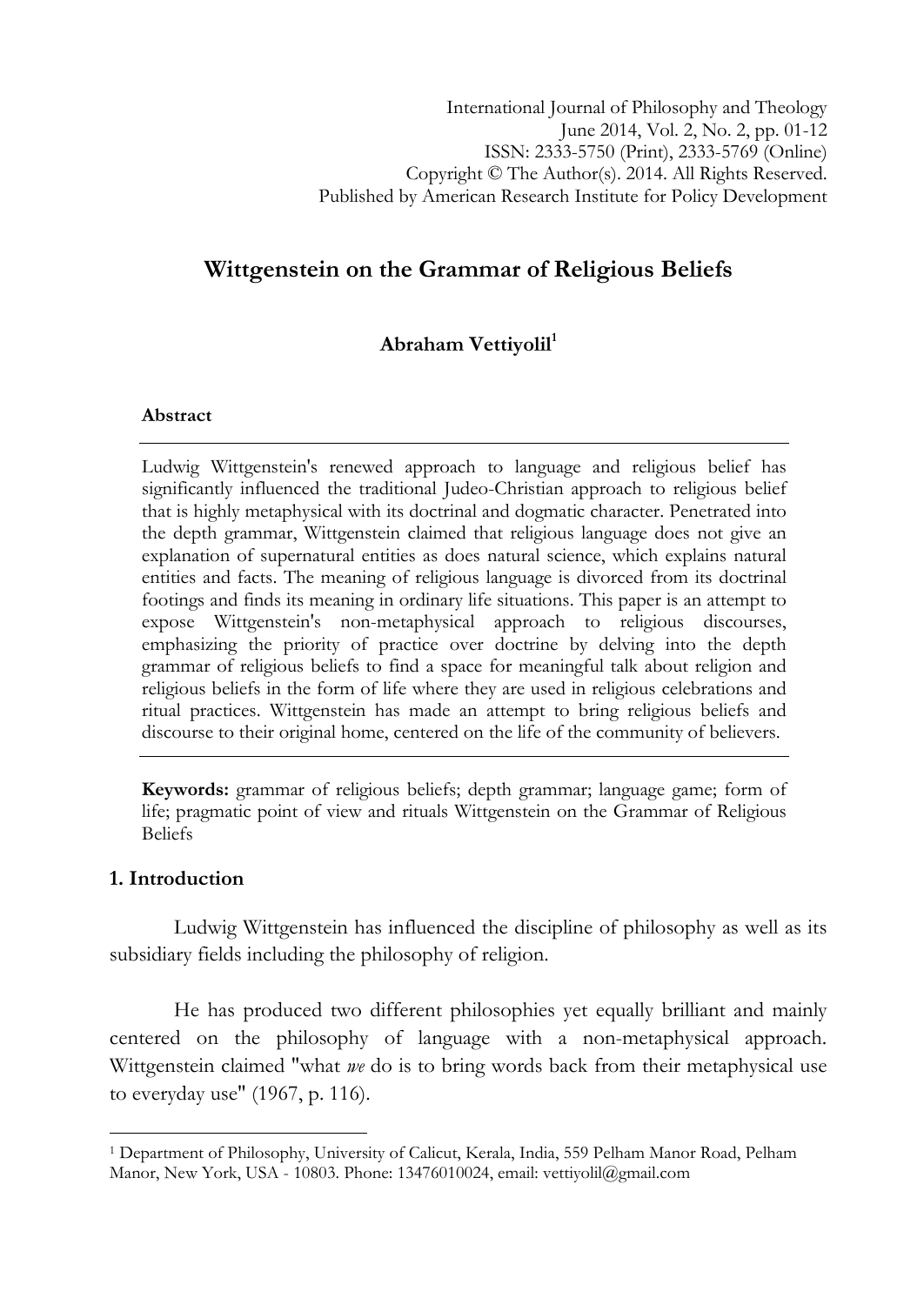This is an attempt to expose Wittgenstein's non-metaphysical approach to religious discourses emphasizing the priority of practice over doctrine. Wittgenstein has made an attempt to bring religious beliefs and discourse to their original home, centered on the life of the community of believers. Wittgenstein's renewed approach to language and religious beliefs significantly influenced the traditional Judeo-Christian approach to religious beliefs which is highly metaphysical with its doctrinal and dogmatic character. After Wittgenstein, there was a change in the approach and application of religious belief, a change from theory to practice. The meaning of religious language is divorced from its doctrinal footings and finds its meaning in ordinary life situations, where one uses them in religious celebrations and ritual practices.

#### 2. Meaning, Grammar and Theology

Ludwig Wittgenstein, in his linguistic analysis, focuses on the theories of meaning at both phases of his philosophy. Tractatus Logico Philosophicus, which represents his early thought, brings forth the picture theory of meaning where the structure of language reveals the structure of reality, and language is founded on the bedrock of reality. However, in his later work, Philosophical Investigations, we observe a decisive change in his philosophical reflection on language and meaning based on his new philosophical methodology of the language-game.For Wittgenstein, philosophical investigations are investigations into the grammar of language.

The concept of grammar is one of the key notions in Wittgenstein's later thought. As far as language is concerned, grammar is generally associated with the structure (syntax) of language. However, Wittgenstein uses grammar as associated with meaning (semantics) in his later thought. The concept of language and grammar is best understood in relation to the use of language in a particular context (Baker, 1974, p. 60). The concepts of grammar, meaning and use are intimately connected. Grammar describes the use of words, and the use of words brings forth meaning (Wittgenstein, 1974, p. 60). This is opposed to the logico-syntatic use of words of Tractatus, in which Wittgenstein describes use as an activity of speaking with words in the context of extra-linguistic activities.

The *Logico-syntatic* use of words is a narrow use of words representing the way a word could or could not combine with other words in the sentence.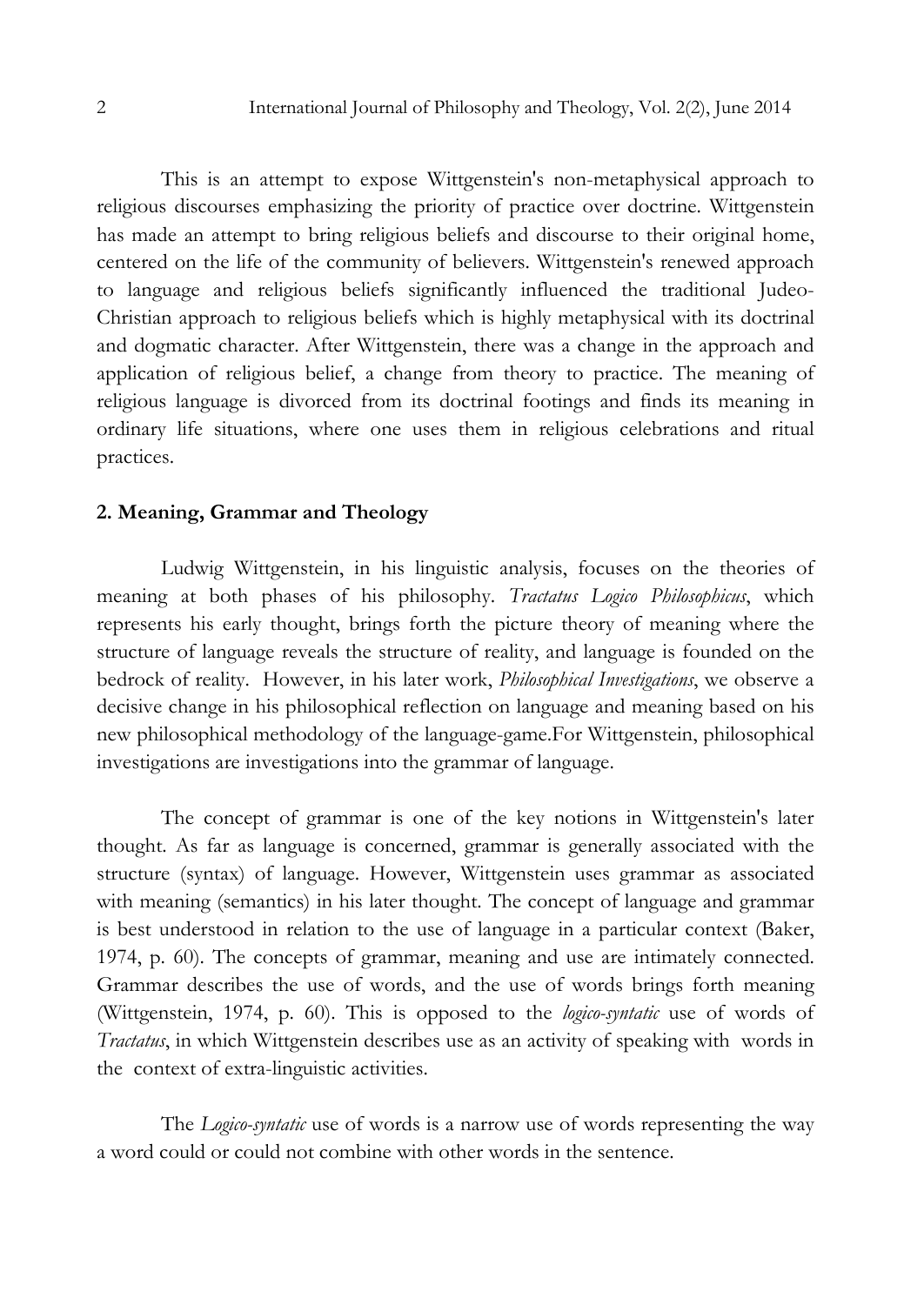However, in Wittgenstein's later philosophy, the use of words in a broader understanding concerns the use of words in a particular context which pertains to the use of language in the context of various human activities (1967, p. 23). Corresponding to the two dimensions of use, Wittgenstein (1967) has distinguished two kinds of grammar, i.e. surface grammar and depth grammar (p. 664). Surface grammar "consists of obvious syntactic features of the sentence and the words of which it is composed" (Hacker, 2000, p. 434). The syntactic form of an expression corresponds to its surface grammar, and depth grammar corresponds to the way an expression is used. Depth grammar emphasizes a wider domain of language use, mainly an integration of speech with other human activities. A context-sensitive or occasion-sensitive aspect of language use is taken into consideration in depth grammar (Travis, 2008, p. 100). Occasion-sensitive grammar would specify occasion specific rules for the purpose of a particular occasion of utterance, a correct use of an expression. Syntactic grammar remains the same in two different utterances; however, the occasion-sensitive grammar can vary. The sentence can have multiplicity of occasion-sensitive grammars depending on the occasion in which it is used. Even though the surface grammar remains the same, occasion-variant grammar may vary due to a change of context.

Grammar is essential for Wittgenstein in describing language; a description of grammar is a description of essence. Wittgenstein (1967) claimed that "Essence is expressed by grammar" (p. 371). Wittgenstein(1960) claims human beings have an inherent "craving for generality" (p. 20). Wittgenstein maintained an anti-essentialist position during the later stage of his philosophy. He mentions different language games, but nowhere has said what the essence of a language-game is. There is nothing common to all but only similarities which he portrays as family resemblance (Wittgenstein, 1967, p. 66). He makes it clear that the essence of language, that is its function and structure, is not hidden from us (p. 92). It is there in our linguistic practices and activities. The essence is linked to everyday thoughts and linguistic practices.

Wittgenstein's claim that "Grammar tells what kind of object anything is. (Theology as Grammar)" (1967, p. 373) is to be seen in an interpretative manner, in the background of the stated claim that grammar expresses essence. Looking at the use of words within its surroundings is the best way to find what something is.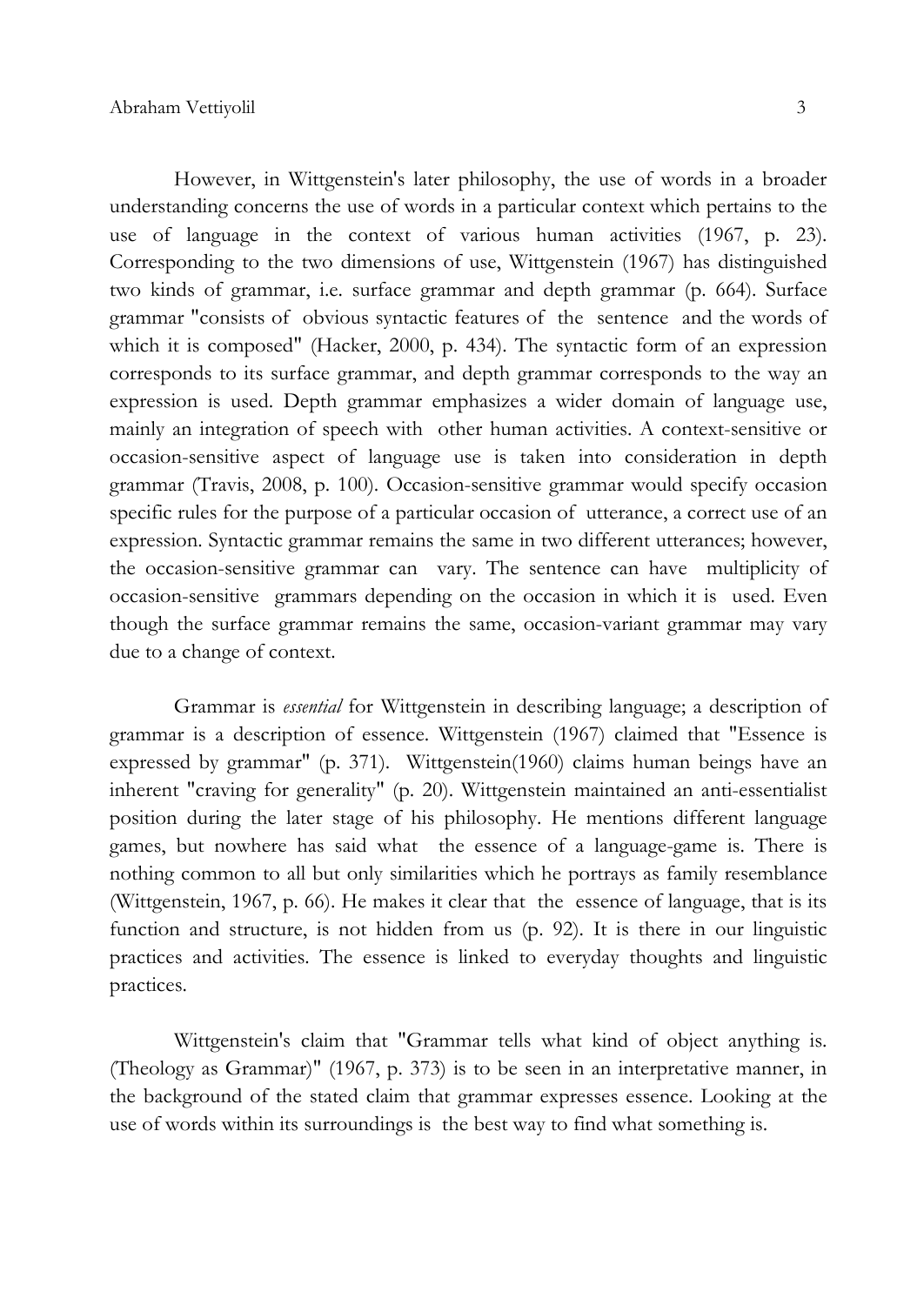When we look at the nature of something, we have to pay attention to the usage of words in the human form of life. The application of this grammar model to theology is seen in this parenthetical remark. Theological discourses, like god-talk, are brought down to their 'original home' which consists of religious practices, rituals and human existential situations. The grammar of theology is the grammar of practice for Wittgenstein.

#### 3. Theological Objects

A grammatical investigation reveals what kind of object something is. Considering theology as grammar, as a parenthetical remark, points to the broader understanding of language and especially theological language, where we consider what lies around language. Wittgenstein's remark, "How words are understood is not told by words alone (theology)"(1970, p.144) is to be read in this context. The kinds of objects that are used in religion and religious beliefs are to be understood in their grammatical situation. Grammatical remarks like "What is God?" or "How does God communicate," are to be looked at by how they are used (p. 717). "The various uses of 'God' (the various grammars or grammar of the word) will indicate what people (or a people) mean by it. The description of the uses of 'God' also involves making connections, finding links, and, above all, looking at what people do, how they act in their surroundings and the circumstance in which the world is used (Engelmann, 2013, p.264). Concepts like God, love and sacrifice used in theology are to be understood in the context of their use in celebrations, festivals and conventions (Bell, 1975, p. 310). These concepts are used in a particular way by the believer and gain meaning. These words gain meaning not because of any object referring to them outside language but because of words related to the people who use them individually or collectively. The grammar of language is autonomous in the sense that it is independent of any reality outside language. Wittgenstein (1979) claimed that "a grammatical rule does not stand in a relation to reality such that we can give rule and reality and then see whether they agree or not"(p. 86). The grammar of language is not molded after the structure of a language independent reality (Medina, 2002, p. 52).

Objects used in theology, like God, are of a kind which the grammar of theological expressions describe (Bell, p. 311). Grammar which expresses the kind of objects in all religious utterances is not uniform. Grammar of religious utterance is complex, various, and mixed.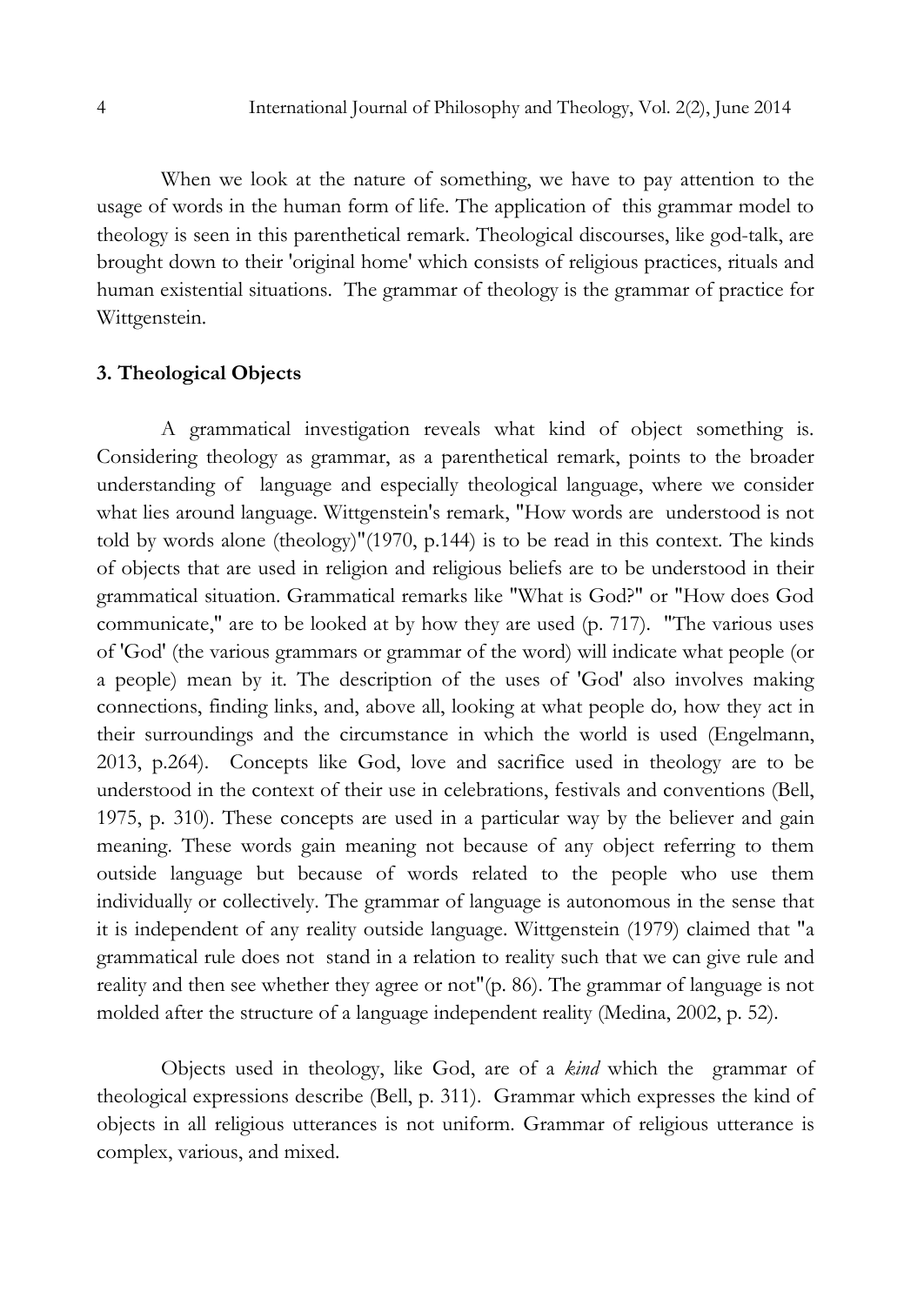The analogy of the language game and form of life are used for the purpose of showing the complexity of language and its close relationship with people and their lives (Ashford, 2007, p. 360). For Wittgenstein, a given expression is not always used in the same way, but rather in various ways. A word has meaning someone has given to it. There are words with several clearly defined meanings. Wittgenstein's remarks that "If we look at the actual use of a word, what we see is something constantly fluctuating..... If for our purposes we wish to regulate the use of a word by definite rules, then alongside its fluctuating use we set up a different use by codifying one of its characteristic aspects" (1974, p.77). Thus, for Wittgenstein, the meaning of a word depends on the grammatical variety of utterances in which it is used. The grammatical variety of a meaning of the word brings forth the indeterminacy and fluid character of the grammar of language (Citron, 2012, p. 30).

Wittgenstein's remarks on the varieties of the grammar of religion state that the word 'God' has been used in multiple ways.

There is no uniform grammar for the word 'God.' "I have always wanted to say something about the grammar of ethical expression, or e.g. of 'God.' Now: use of such a word as 'God'. It has been used in many different ways: e.g. sometimes for something very like a human being - a physical body" (Wittgenstein, 1979). The use of the word 'God' does not have a uniform grammar. Varieties of grammatical usage make religious utterance complex. These grammatical usages are not only various but also mixed and indeterminate. They do not identify a simple set of rules that govern a particular utterance or find out the grammatical category to which they belong. Wittgenstein uses simple examples with fixed grammars as objects of comparison to be compared with more complex realities. The expression, theology as grammar, has a broad meaning understood in the context of the grammatical analysis of language and the new understanding of meaning as use.

#### 4. Religious Beliefs and Justification

The kind of objects used in religious beliefs need not to be justified by the referent or by any rational or historical evidence.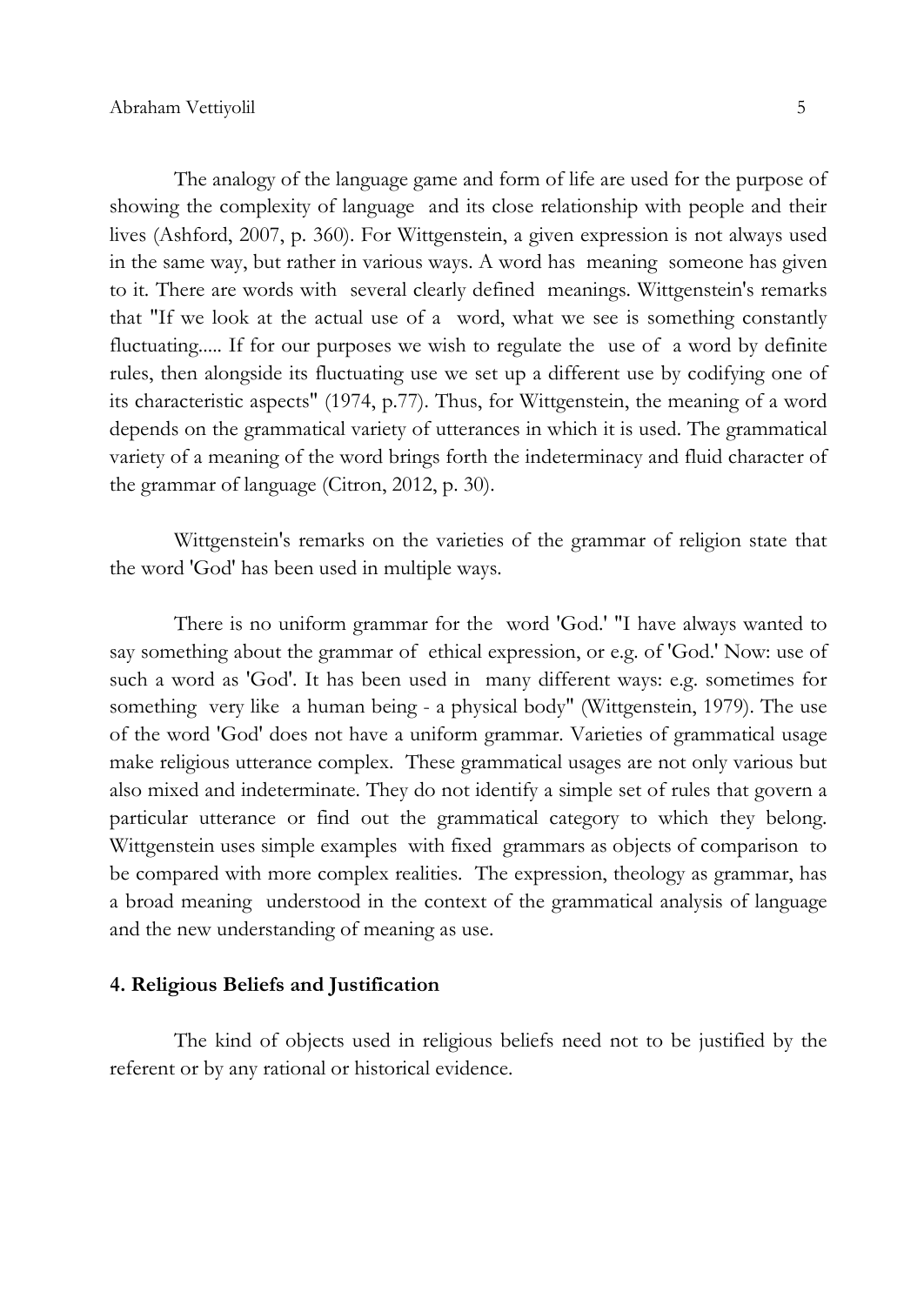For Wittgenstein, religious beliefs are not based on any scientific or historical evidence: "We don't talk about hypothesis, or about high probability or about knowing" (1966, p. 57) Religious beliefs are not factual beliefs; however, religious beliefs involve certain factual beliefs: beliefs about the occurrence of certain historical events. Wittgenstein comments that Christianity does not rest on a historical basis. Belief concerning it is not treated like historical or empirical propositions. Wittgenstein's response to the acceptance of historical facts in any religion is not sufficient for religious belief. Wittgenstein (1984) claimed:

"Christianity is not based on a historical truth; rather, it offers us a (historical) narrative and says: now believe! But not, believe this narrative with the belief appropriate to a historical narrative, rather; believe through thick and thin, which you can do only as the result of a life. Here you have a narrative: don't take the same attitude to it as you take to other historical narratives! Make a quite different place in your life for it" (p. 82).

The fundamental attitude that a Christian adopts about a Biblical narrative is one of passion, and that is different from a historical narrative that is tentative. Any new evidence may falsify or change the adopted historical narrative. This type of falsification is out of range with Biblical narratives. The believer believes through thick and thin. According to Brain R. Clack, Wittgenstein's more mature view on religion is not in any way connected with speculative beliefs and historical events (1999, p. 53). For Wittgenstein, historical narratives or stories are occasions for believing. Someone could adhere to the Christian belief while accepting the historical occurrence mentioning the Gospel as false. The belief in the Last Judgment Day possibly involves some factual components involving some sort of empirical belief about the occurrence of a future event. However, Wittgenstein would hold the view that a belief in the Last Judgment is not about the nature of reality or the occurrence of past or future events. Rather, it is a belief in the Last Judgment as an expression of a commitment to seeing the world in a particular way and leading one's life accordingly (Child, 2011, p. 225).

The total character of religious belief is not the result of good evidence. It is groundless in the sense that we cannot go further than this common form of life to find out some external evidence. This system of beliefs does not rest upon any evidence, but is there like our lives (Bell, p. 310). For Wittgenstein, "the end is not ungrounded presupposition: it is an ungrounded way of acting" (1972, p. 110).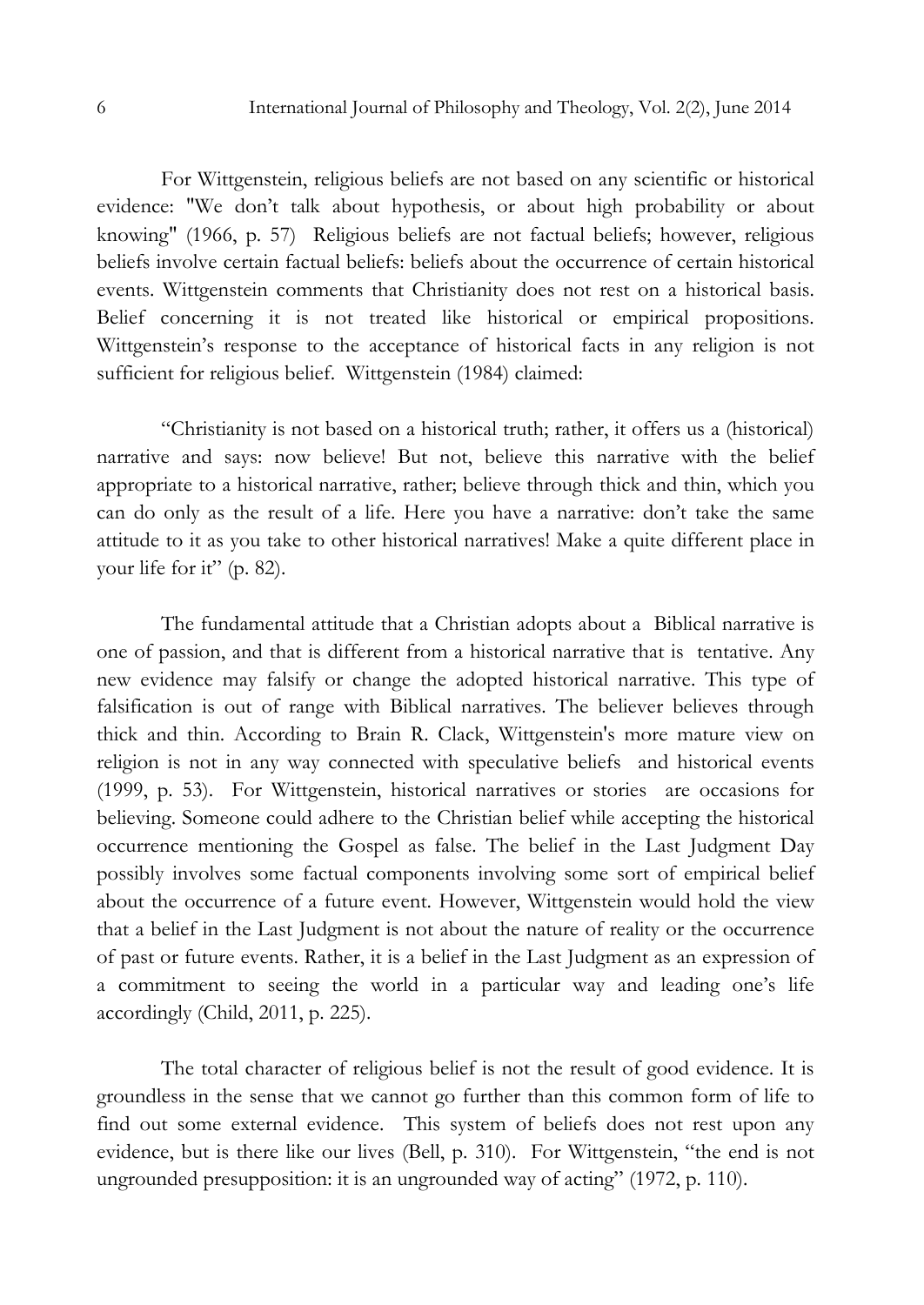Philosophers of religion were in search of proofs for the existence of God. Wittgenstein emphatically rejects such considerations. For him, that God exists or not is not the problem, but what is important is what is meant by the word 'God.' Wittgenstein remarked "God's essence is supposed to guarantee his existence – what this really means is that what is here at issue is not the existence of something"(1984, p. 84). The believers believe not on the basis of the proof for the existence of God. If their faith is based on proofs, then it is not true religious faith. Wittgenstein (1984) remarked:

"A proof of God's existence ought really to be something by means of which one could convince oneself that God exists. But I think what believers who have furnished such proofs have wanted to do is to give their 'belief' an intellectual analysis and foundation, although they themselves would never come to believe as a result of such proofs" (p. 85).

It is the believers who try to give an intellectual foundation for religious belief. They try to give a foundation to what they believe in justification. Religious belief itself is not an outcome of any intellectual enterprise. Religious discourse is neither to be explained nor to be justified. Explanation is a matter for theories. Religious discourse neither justifies nor explains religious practices. To adopt religious talk is to express one's commitment to a certain way of life (Harre, 2001, p. 231).

#### 5. Pragmatic Point of View

Religious talk, in so far as it is considered as a religious act, can be accommodated in the philosophical understanding of Wittgenstein. What is important for him is not the words but the role of the words in the life of the believer. It is practice that gives the word its meaning. Wittgenstein, in his understanding of meaning as use, is also consistent in its application to religious belief. Religious language is part of religious activity; therefore, as religious behavior it gains meaning. Certain readings from *Culture and Value* which are not sufficiently elaborated invite us to see religion as a way of life, a way of acting rather than a theoretical account of the world. "I believe that one of the things Christianity says is that sound doctrines are all useless. That you have to change your life. (Or the direction of the your life)"  $(1984, p. 53)$ .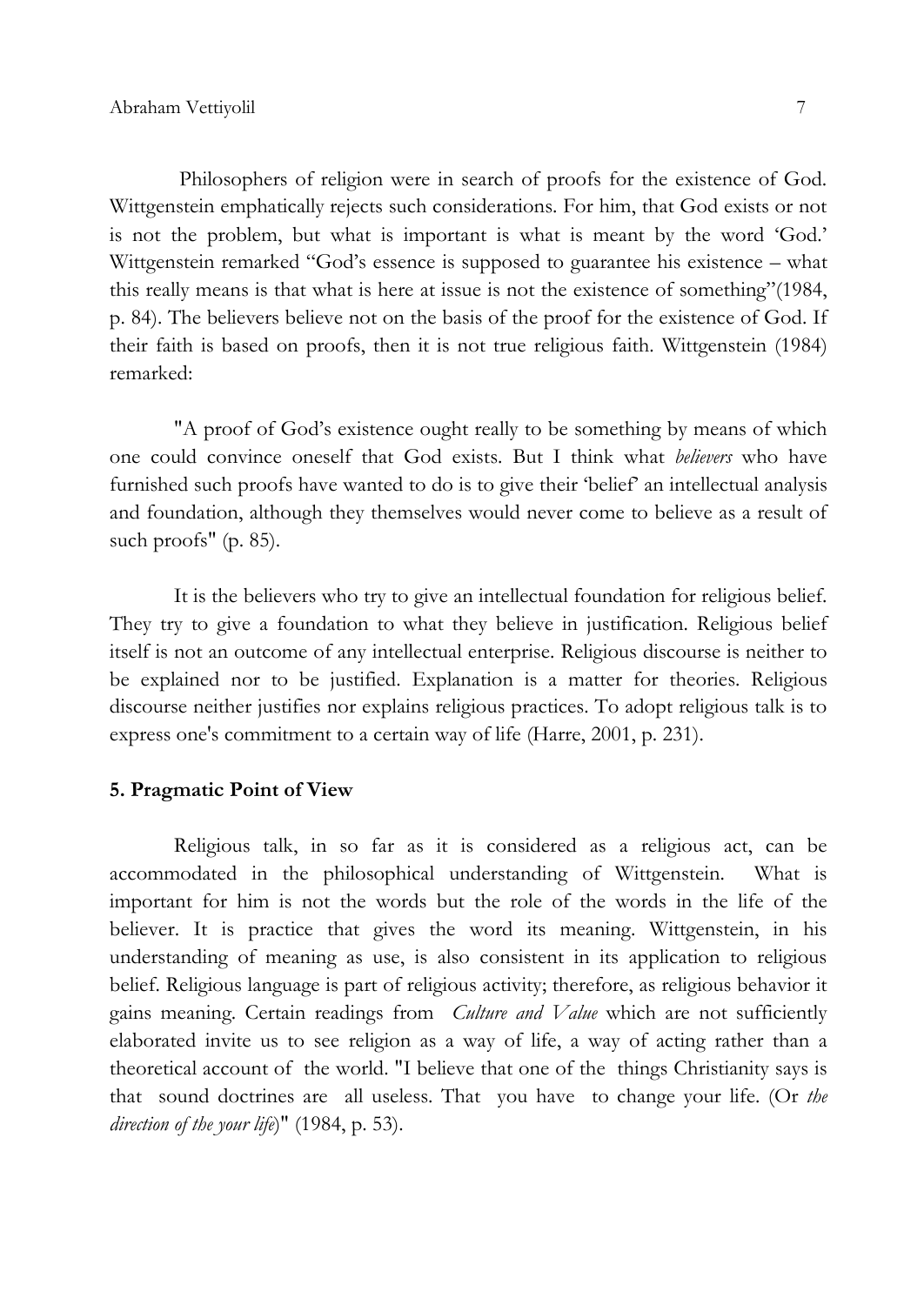Though Christianity is mounted with doctrines and sometimes well established ones, penetrated into its heart, it is a way of life rather than an offering of theoretical explanations. Penetrated into the depth grammar, religious language does not give an explanation of supernatural entities as natural science describes and explains natural entities and facts. Religious assertions are not fact statements (Clack, p. 55). The significance of religious expression is not its referent but its function in a person's life.

Wittgenstein, after reading James George Frazer's Golden Bough which accounts for myth, magic and religion, wrote a series of comments on it. Frazer had a conceptual and instrumental view of religion along with magic and myth, whereas Wittgenstein exposes a more symbolic and expressive nature of religion. These symbols, which are expressive, are without scientific explanations. For Wittgenstein, error and progress are not features of magic and religion but of science. "The distinction between magic and science can be expressed by saying in science there is progress, but in magic there isn't. Magic has no tendency within itself to develop" (1993 p. 141). Science and technology are based on instrumental practice; intellect and reasoning tend towards progress and development. Religion, magic and myth are not of this kind. One prays, not because the prayer is based on a proven theory, nor does one abandon an old prayer due to lack of explanation. For Wittgenstein, religion, magic and myth are beyond intellectual reasoning and conceptual explanation that call for development and progress.

Myth, magic and religion are expressive and symbolic; they emerge from cultural rituals, metaphors and symbolic narratives. As symbolic and expressive, they are more akin to ritualistic practices, and these symbolic and expressive practices cater to the human spirit. The conceptual features that make these practices spiritual are the promotion of an attitude of wonder at the mysterious nature of life, the manner in which they express symbolic actions. These features make myth, magic and religion, transforming them into inspiring a spiritual attitude towards life (Lurie, 2012, p. 161).

## 6. Religious Beliefs and Rituals

 Wittgenstein (1979b) places prime importance on action rather than doctrine concerning the spiritual nature of religious practices: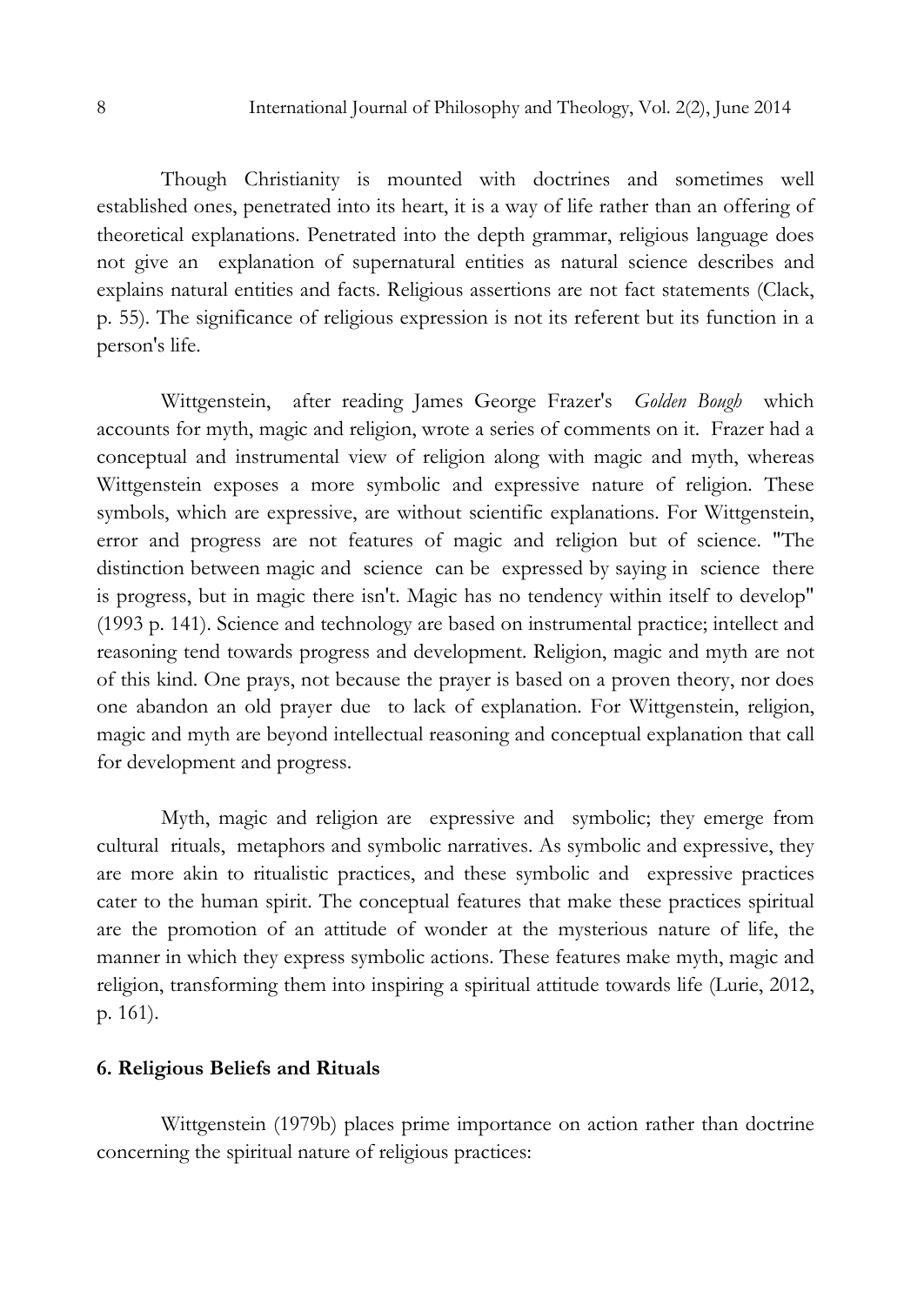"I can well imagine a religion in which there are no doctrinal propositions, in which there is thus no talking. Obviously, the essence of religion cannot have anything to do with the fact that there is talking, or rather: when people talk, then this itself is part of a religious act and not a theory. Thus, it also does not matter at all if the words used are true or false or nonsense" (p. 117).

There are other occasions where Wittgenstein strongly argues that ritualistic practices and deeds gain priority in religious beliefs. For Wittgenstein, the origin and the primitive form of the language game is a reaction; only from this can more complicated forms develop. Language - I want to say - is a refinement, 'in the beginning was the deed' (1984, p. 31). Here, Wittgenstein is imagining a pure ritualistic type of religion not supported by doctrinal propositions. Doctrinal principles are often theological worldviews that support the rituals practiced. Wittgenstein imagines a religion without such theological and metaphysical support to the rituals. The language used in rituals is not part of doctrinal principles; however, it is symbolic and expressive which is to be distinguished from the language used to ascertain theological claim. Therefore, there is no reason to find foundations for religious practices on any doctrinal or theological propositions since they are expressions and promotions of a personal spiritual attitude towards life. Wittgenstein is not totally getting rid of the theological principles from religious practices; however, he makes a clear distinction between the language used in religious practices and the language used in doctrinal principles to assert those rituals. Religious practices are ritualistic and symbolic. The expressive use of symbols is an important characteristic of religious practices as distinct from the instrumental use of signs (Lurie, 2012, p. 168). Wittgenstein's point here is that rituals are not based on any proven theory; however, one can well understand a ritual in terms of a theory (Clack, 1999, p. 134).

The key to understanding Wittgenstein's account of rituals lies in his idea that they are rooted in instincts. The natural disposition of human beings to react in an expressive way and to create and observe rituals that can symbolically express the existential concern of human beings serves as the foundation of religious symbols. When I am furious about something, describes Wittgenstein, I sometimes beat the ground or a tree with my walking stick. But I certainly do not believe that the ground is to blame or that my beating can help anything. "I am venting my anger." And all the rites are of this kind. Such actions may be called Instinct-actions... (1993, p. 137).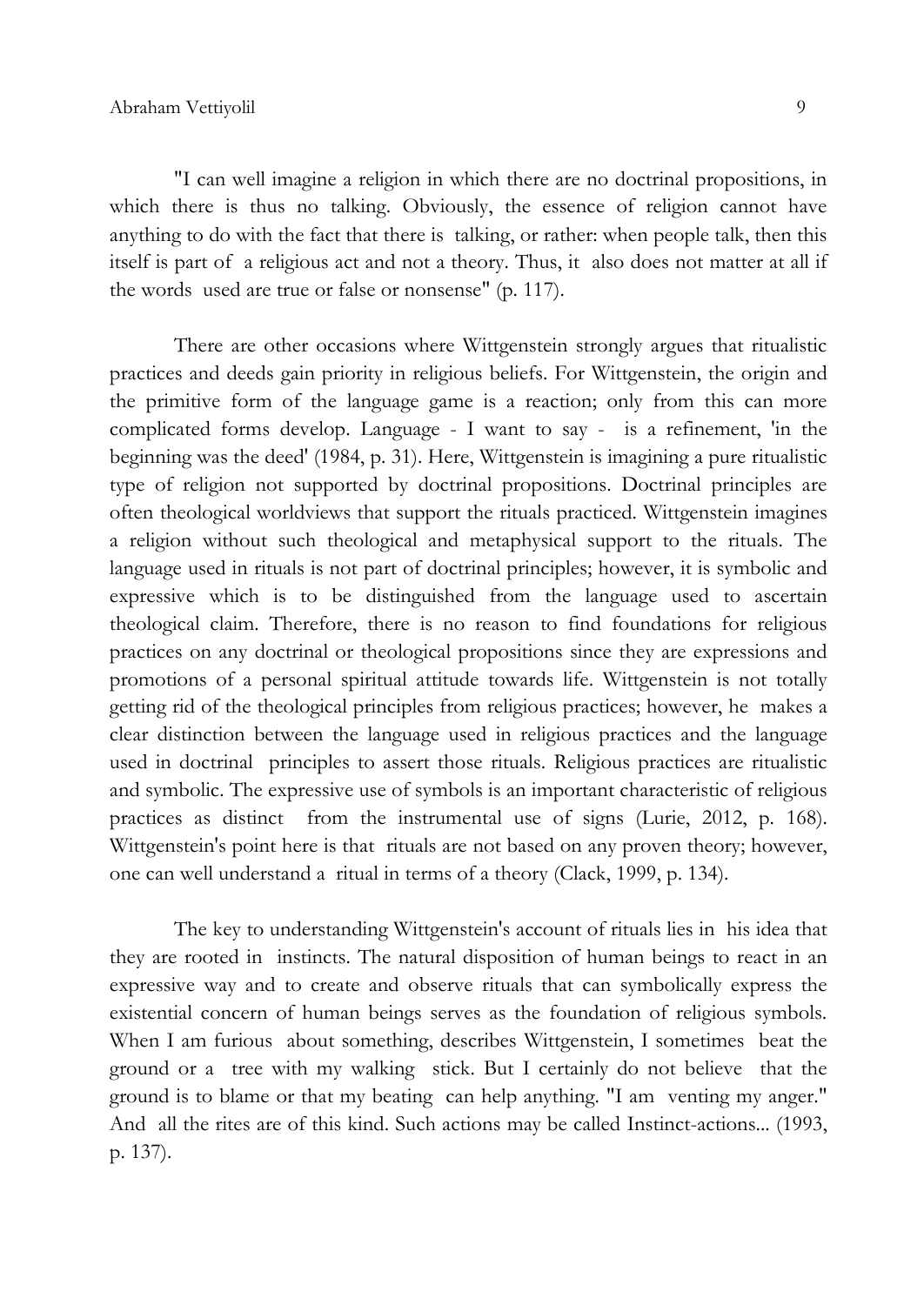Wittgenstein stresses the spontaneity of ritual action as the natural behavior of a ceremonial animal. Religious rituals come out of the natural inclination to express our concerns, not out of reasoning about cause and effect. They are created in relation to the primitive natural expression of human existential concerns. It is the cultural community that creates the rituals.

Human beings have a natural disposition to create and observe rituals that can express their everyday concerns, as for instance, anger, friendship, etc. A right ritual can evoke for a participant a spiritually edifying way of birth, death, sex, love, and other occasions that are deeply important to humans. The meaning of rituals depends on the apt use of it in Wittgenstein's broader context of the later philosophy (Hoyt, 2007, p. 180).

Wittgenstein (1980) makes a clear distinction between opinion and attitude: "What is the difference between an attitude and an opinion? I would like to say: the attitude comes before the opinion" (p. 38). Opinions come out of reasoning and reflection and are open to discussion and debate. However, attitudes pertain to life and concern living experiences. "Attitudes are related to ways of seeing and experiencing various aspects of things, to desires, feelings, concerns, likes and dislikes. They are ways in which we grasp the meaning of things that make up our lives in a very personal, basic, immediate, and non-inferential fashion" (Lurie, 2012, p. 176). Wittgenstein (1980), asked "Isn't belief in God an attitude? (p.38). Faith in God, that pivotal part of religion and religious belief, can be meaningfully understood as an attitude. This attitude of belief in God is supported later by rational thinking and theological formulations. There is no instrumental purpose behind the act of burning an effigy or kissing the photograph of a beloved one. They simply satisfy an urge or instinct. In that sense, they are non-cognitive. These analogies that Wittgenstein uses parallel the formation of pain behavior as he explains how human beings learn the meaning of the word pain (1967, p. 244). Similarly, the language of religion - the articulation of religious beliefs is an extension of certain primitive reactions that are to say a natural expression of wonder or fear. The kissing of a photograph of a loved one is an expression of love, and burning an effigy is an expression of hatred. These acts are not purpose-driven and do not to have any effect on the person in the case (Burley, 2012, p. 22).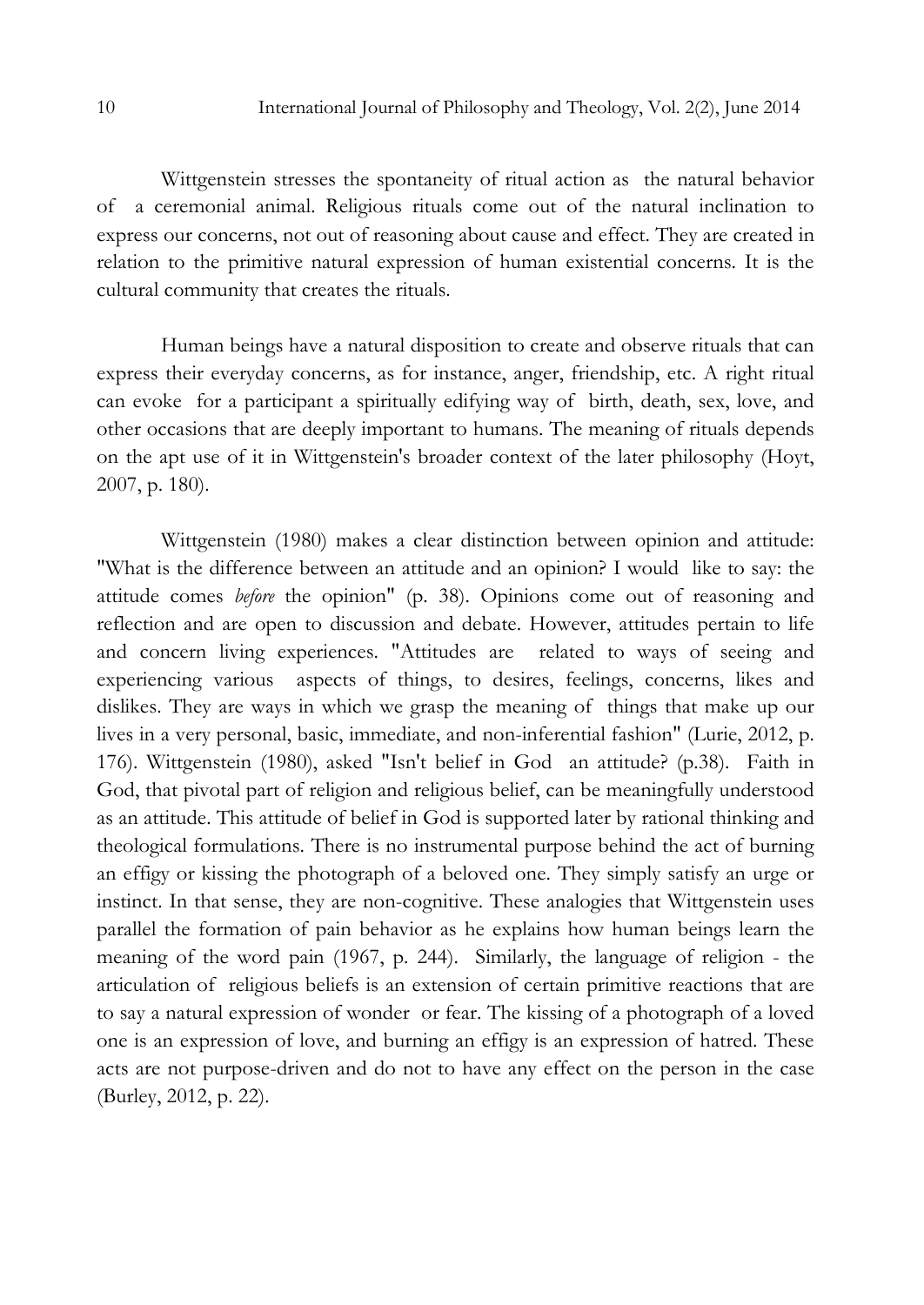#### 7. Conclusion

Wittgenstein's new approach to the philosophy of language has considerably influenced his philosophy of religion. This non-metaphysical approach has brought religious discourse back to the life of the community of believers. Theology after Wittgenstein (Kerr, 1997, p.140) has become the grammar of practice surpassing the priority of doctrines. This pragmatic approach is explained by the analysis of his parenthetical remark, theology as grammar, based on his new approach to the theory of meaning in his later philosophy.

The religious celebrations and ritualistic practices of the believers find meaning without scientific and historic evidences. A meaningful talk about religion and religious beliefs are made possible in pragmatic contexts without scientific and doctrinal justifications.

#### References

- Ashford, Bruce R. (2007). Wittgenstein's Theologians? A Survey of Ludwig Wittgenstein's impact on Theology Journal of the Evangelical Theological Society, 357- 75.
- Baker, Gordon. (2004). Wittgenstein's Method: Neglected Aspects. Oxford: Blackwell Publishing.
- Barrett, Cyril. (1991). Wittgenstein on Ethics and Religious Belief. Oxford: Blackwell.
- Bell, Richard H. (1975). Theology as Grammar: Is God an Object of Understanding? Religious Studies Vol. 11, No. 3, 307-317.
- Burley, Mikel. (2012). Contemplating Religious Forms of Life Wittgenstein and D.Z. Phillips. New York: Continuum International Publishing Group.
- Chill, Kevin M. (2011). The Fate of Wonder: Wittgenstein's Critique of Metaphysics and Modernity New York: Columbia University Press.
- Child, William. (2011). Wittgenstein. New York: Rutledge.
- Citron, Gabriel.(2012). Simple Objects of Comparison for Complex Grammars: An Alternative Strand in Wittgenstein's Later Remarks on Religion Philosophical Investigation, 35,1, 18-42.
- Clack, Brain R. (1999). An Introduction to Wittgenstein's Philosophy of Religion. Edinburg: Edinburg University Press.
- Clack, Brain R. (1999). Wittgenstein, Frazer and Religion. London: Macmillan.
- Engelmann, Mauro Luiz. (2013). Wittgenstein's Philosophical Development, Phenomenology, Grammar, Method and the Anthropological View. Hampshire: Palgrave Macmillan.
- Forster, Michael N. (2004). Wittgenstein on the Arbitrariness of Grammar. Princeton: Princeton University Press.
- Frazer, James George. (1922). The Golden Bough: A study in Magic and Religion. London: Macmillan.